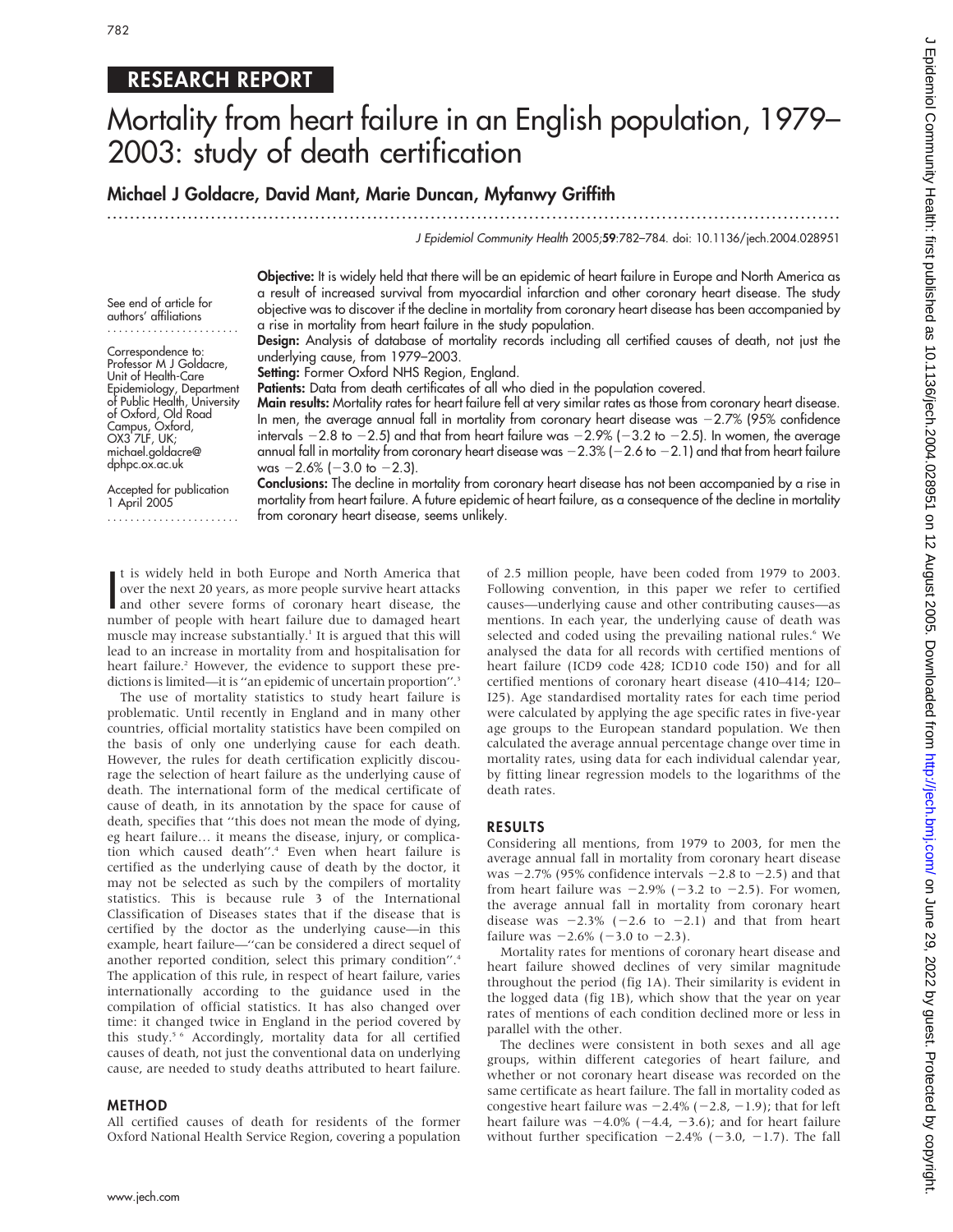

Figure 1 Age standardised rates for coronary heart disease (ICD 9 410–4, ICD 10 150) and heart failure (ICD 9 428, ICD 10 120–125). (A) Natural scale; (B) log scale.

was  $-2.4\%$  ( $-2.8$ ,  $-1.9$ ) for heart failure in people who had coronary heart disease also recorded on the certificate; and  $-3.2\%$  ( $-3.4$ ,  $-2.9$ ) for those with heart failure but without coronary heart disease on the certificate. The logged data illustrate the effect of the changes made to the rules for underlying cause coding of heart failure in 1984 and 1993. After the first rule change in 1984, the underlying cause mortality rate showed an artefactual decline. This was

### What is already known

- It is widely held that there may be a substantial increase in heart failure in the developed world, as a result of increased survival after myocardial infarction and other coronary heart disease.
- Mortality rates in people with heart failure are high.
- However, the population based burden of heart failure mortality cannot be studied from conventional mortality statistics based on the underlying cause of death, because the death certification process explicitly discourages the recording of heart failure as the underlying cause of death.

followed by an artefactual increase in 1993 after the second rule change.

### **DISCUSSION**

Heart failure occurs when abnormalities of cardiac function cause the heart to fail to pump blood at a rate needed to meet metabolic requirements under normal cardiac filling pressure. Coronary artery disease, resulting in myocardial ischaemia, is its most common cause in western populations.<sup>7</sup> Other causes include hypertension. Those who survive myocardial infarction have an approximate threefold increased risk of developing left ventricular systolic dysfunction (systolic ejection fraction  $\langle 45\% \rangle$ <sup>8</sup> and the likelihood of

### What this paper adds

- In the English population studied, using all certified causes of death and not just the underlying cause, mortality rates from heart failure fell consistently and substantially over time.
- The fall in mortality from heart failure closely followed the fall in mortality from coronary heart disease.